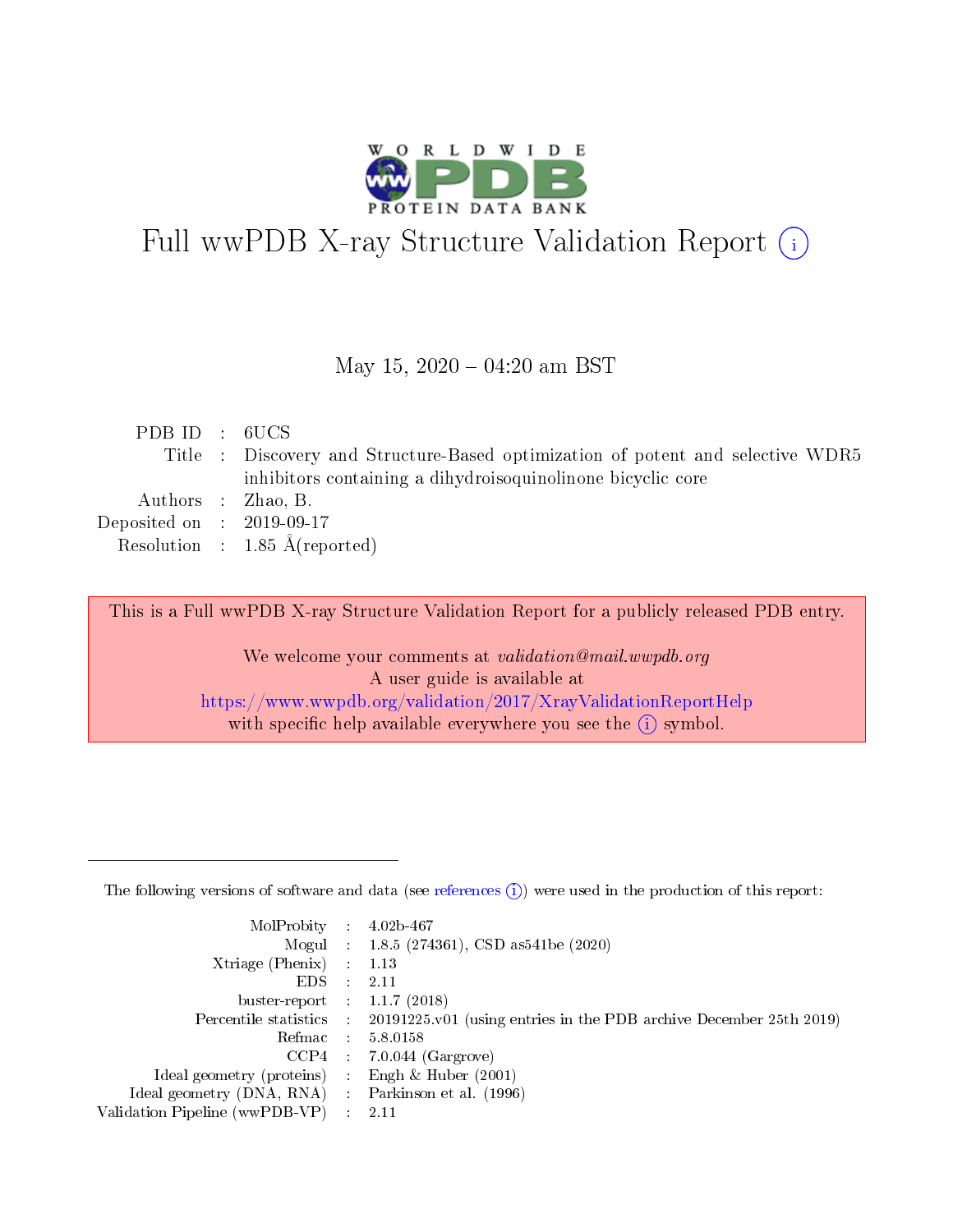# 1 [O](https://www.wwpdb.org/validation/2017/XrayValidationReportHelp#overall_quality)verall quality at a glance  $(i)$

The following experimental techniques were used to determine the structure: X-RAY DIFFRACTION

The reported resolution of this entry is 1.85 Å.

Percentile scores (ranging between 0-100) for global validation metrics of the entry are shown in the following graphic. The table shows the number of entries on which the scores are based.



| Metric                | Whole archive<br>$(\#\text{Entries})$ | Similar resolution<br>(#Entries, resolution range( $\AA$ )) |  |  |
|-----------------------|---------------------------------------|-------------------------------------------------------------|--|--|
| $R_{free}$            | 130704                                | $2469(1.86-1.86)$                                           |  |  |
| Clashscore            | 141614                                | $2625(1.86-1.86)$                                           |  |  |
| Ramachandran outliers | 138981                                | $2592(1.86-1.86)$                                           |  |  |
| Sidechain outliers    | 138945                                | $2592(1.86-1.86)$                                           |  |  |
| RSRZ outliers         | 127900                                | $2436(1.86-1.86)$                                           |  |  |

The table below summarises the geometric issues observed across the polymeric chains and their fit to the electron density. The red, orange, yellow and green segments on the lower bar indicate the fraction of residues that contain outliers for  $>=3, 2, 1$  and 0 types of geometric quality criteria respectively. A grey segment represents the fraction of residues that are not modelled. The numeric value for each fraction is indicated below the corresponding segment, with a dot representing fractions  $\epsilon=5\%$  The upper red bar (where present) indicates the fraction of residues that have poor fit to the electron density. The numeric value is given above the bar.

| Mol | Chain | Length       | Quality of chain |     |
|-----|-------|--------------|------------------|-----|
|     |       | 313          | 2%<br>92%        | 7%  |
|     |       | 212<br>ن 1 ف | 2%<br>86%        | 11% |

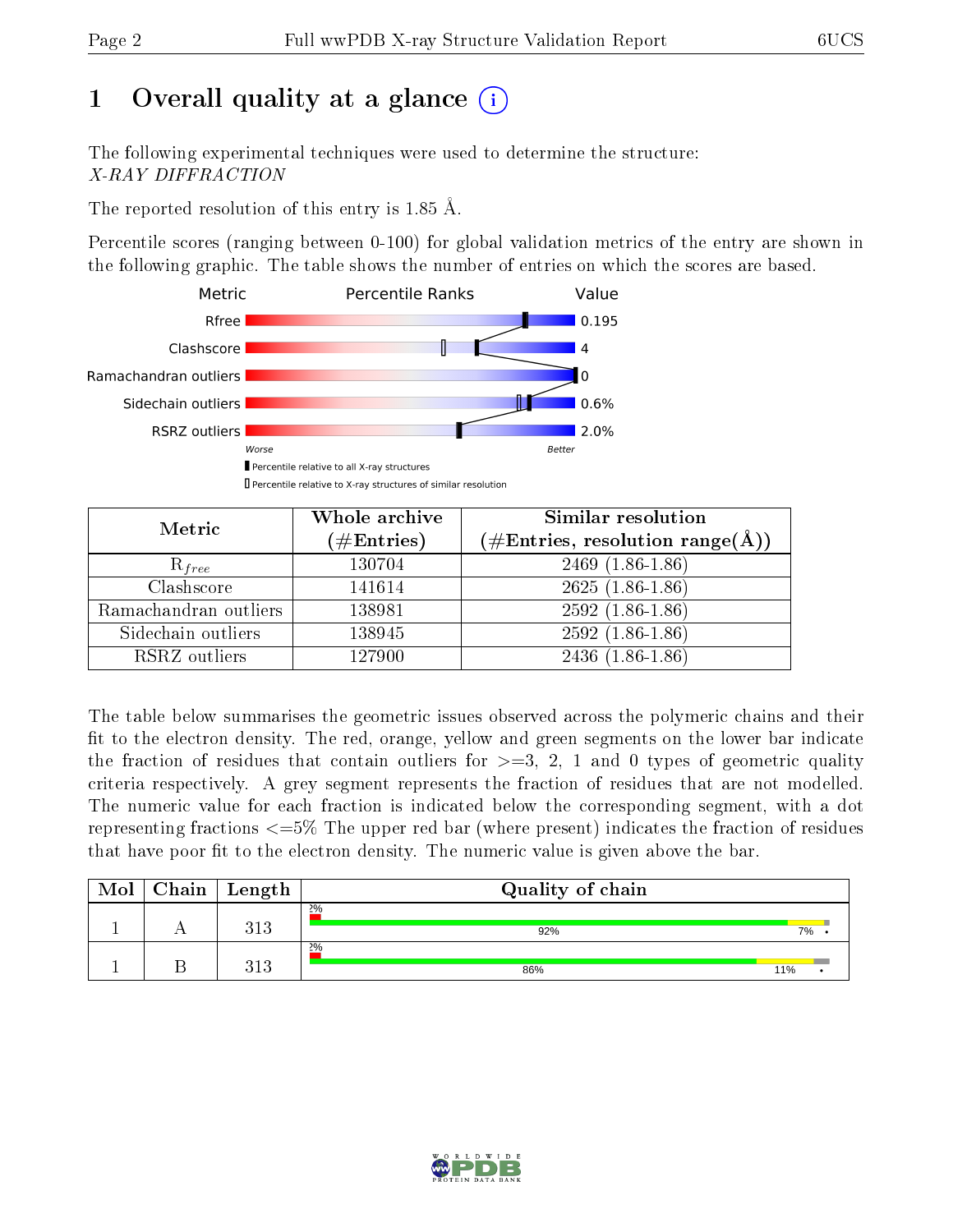# 2 Entry composition  $\left( \cdot \right)$

There are 3 unique types of molecules in this entry. The entry contains 5218 atoms, of which 0 are hydrogens and 0 are deuteriums.

In the tables below, the ZeroOcc column contains the number of atoms modelled with zero occupancy, the AltConf column contains the number of residues with at least one atom in alternate conformation and the Trace column contains the number of residues modelled with at most 2 atoms.

| $\text{Mol}$ |     | Chain Residues | Atoms |      |     |     |  | $ZeroOcc \mid AltConf \mid Trace$ |  |  |
|--------------|-----|----------------|-------|------|-----|-----|--|-----------------------------------|--|--|
|              | 309 | Total          |       |      |     |     |  |                                   |  |  |
|              |     | 2353           | 1499  | 390  | 454 | -10 |  |                                   |  |  |
|              |     |                | Total |      |     |     |  |                                   |  |  |
|              |     | 305            | 2320  | 1479 | 384 | 447 |  |                                   |  |  |

Molecule 1 is a protein called WD repeat-containing protein 5.

 Molecule 2 is 7-[(2-azanyl-3-methyl-imidazol-1-yl)methyl]-2-[(3,5-dimethoxyphenyl)meth yl]-5-(4-fluoranyl-2-methyl-phenyl)-3,4-dihydroisoquinolin-1-one (three-letter code: Q41) (formula:  $C_{30}H_{32}FN_{4}O_{3}$ ) (labeled as "Ligand of Interest" by author).



|  |  | Mol   Chain   Residues | Atoms         |  |  |          | $ZeroOcc \   \ AltConf \  $ |  |  |
|--|--|------------------------|---------------|--|--|----------|-----------------------------|--|--|
|  |  |                        | Total C F N O |  |  |          |                             |  |  |
|  |  | 38 30 1 4 3            |               |  |  |          |                             |  |  |
|  |  |                        | Total C F N O |  |  |          |                             |  |  |
|  |  |                        | 38 -          |  |  | 30 1 4 3 |                             |  |  |

• Molecule 3 is water.

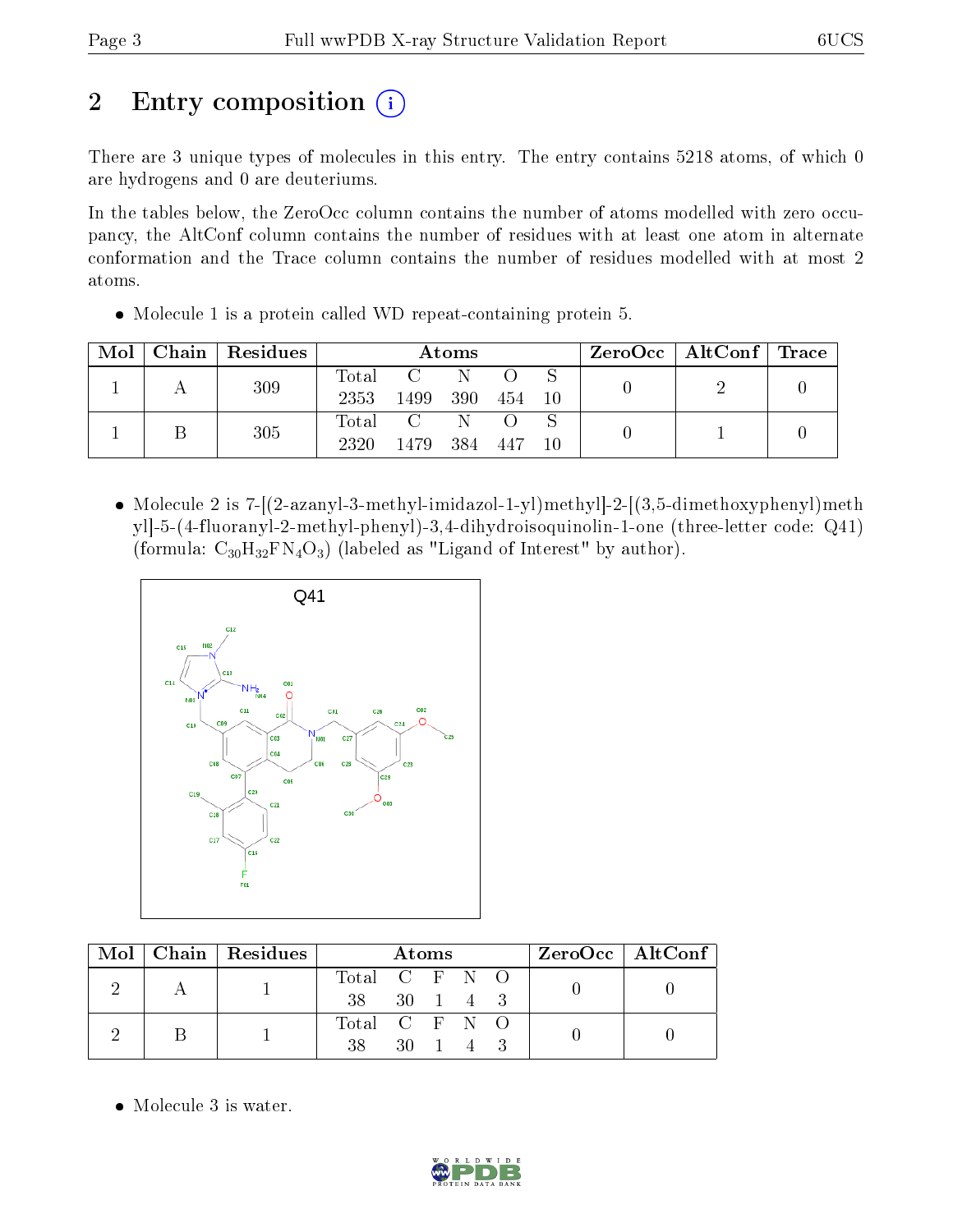|  | Mol   Chain   Residues | Atoms               | ZeroOcc   AltConf |
|--|------------------------|---------------------|-------------------|
|  | 248                    | Total<br>248<br>248 |                   |
|  | 221                    | Total<br>221<br>221 |                   |

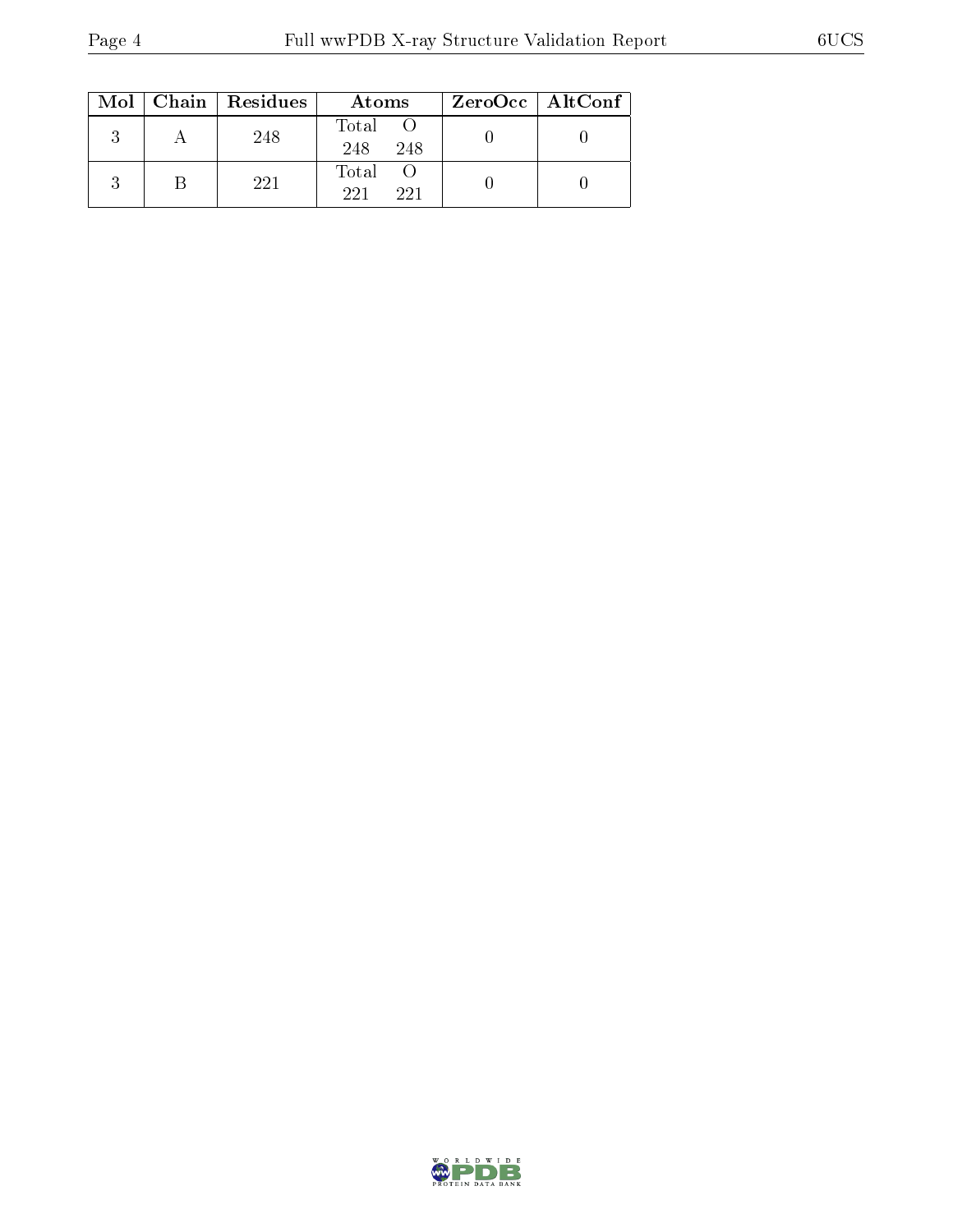## 3 Residue-property plots  $(i)$

These plots are drawn for all protein, RNA and DNA chains in the entry. The first graphic for a chain summarises the proportions of the various outlier classes displayed in the second graphic. The second graphic shows the sequence view annotated by issues in geometry and electron density. Residues are color-coded according to the number of geometric quality criteria for which they contain at least one outlier: green  $= 0$ , yellow  $= 1$ , orange  $= 2$  and red  $= 3$  or more. A red dot above a residue indicates a poor fit to the electron density (RSRZ  $> 2$ ). Stretches of 2 or more consecutive residues without any outlier are shown as a green connector. Residues present in the sample, but not in the model, are shown in grey.

• Molecule 1: WD repeat-containing protein 5



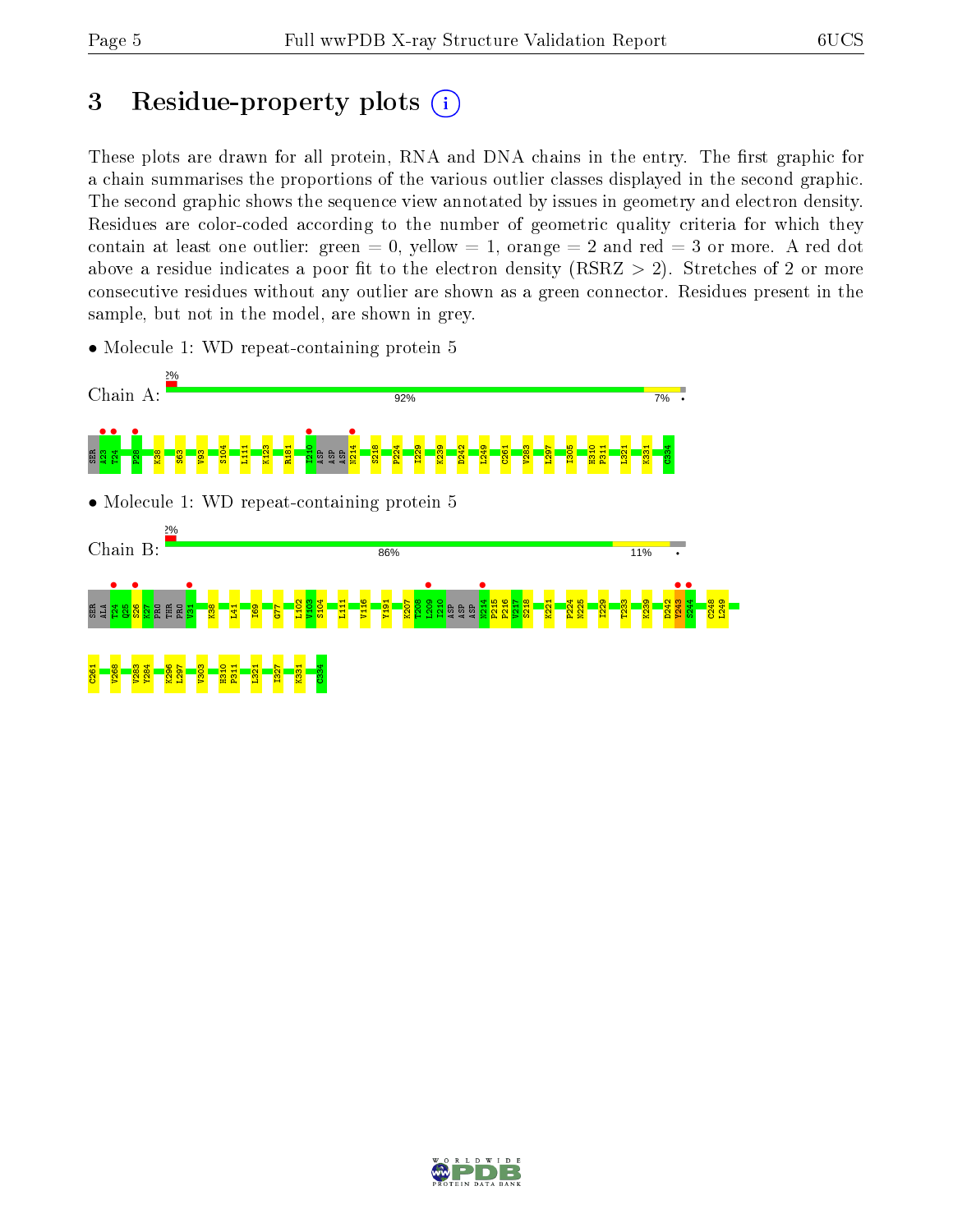# 4 Data and refinement statistics  $(i)$

| Property                                                             | Value                                               | Source     |
|----------------------------------------------------------------------|-----------------------------------------------------|------------|
| Space group                                                          | P <sub>1</sub>                                      | Depositor  |
| Cell constants                                                       | $47.10\text{\AA}$<br>$46.57\text{\AA}$<br>68.98Å    |            |
| a, b, c, $\alpha$ , $\beta$ , $\gamma$                               | $89.06^{\circ}$<br>$89.82^\circ$<br>$74.18^{\circ}$ | Depositor  |
| Resolution $(\AA)$                                                   | $28.24 - 1.85$                                      | Depositor  |
|                                                                      | 28.24<br>$-1.85$                                    | <b>EDS</b> |
| % Data completeness                                                  | $91.6(28.24-1.85)$                                  | Depositor  |
| (in resolution range)                                                | $91.6(28.24-1.85)$                                  | <b>EDS</b> |
| $R_{merge}$                                                          | 0.06                                                | Depositor  |
| $\overline{\mathrm{R}}_{sym}$                                        | $0.07\,$                                            | Depositor  |
| $\sqrt{I/\sigma(I)} > 1$                                             | $\overline{2.39}$ (at 1.85Å)                        | Xtriage    |
| Refinement program                                                   | PHENIX 1.12_2829                                    | Depositor  |
| $R, R_{free}$                                                        | 0.167, 0.194                                        | Depositor  |
|                                                                      | 0.170<br>0.195<br>$\mathbf{A}$                      | DCC        |
| $R_{free}$ test set                                                  | 2013 reflections $(4.57\%)$                         | wwPDB-VP   |
| Wilson B-factor $(A^2)$                                              | 17.5                                                | Xtriage    |
| Anisotropy                                                           | 0.510                                               | Xtriage    |
| Bulk solvent $k_{sol}(e/\mathring{A}^3)$ , $B_{sol}(\mathring{A}^2)$ | $0.37$ , 55.0                                       | <b>EDS</b> |
| L-test for twinning <sup>2</sup>                                     | $< L >$ = 0.49, $< L2$ > = 0.32                     | Xtriage    |
|                                                                      | $\overline{0.017}$ for $-h,-k,l$                    |            |
| Estimated twinning fraction                                          | $0.015$ for k,h,-l                                  | Xtriage    |
|                                                                      | $0.020$ for $-k,-h,-l$                              |            |
| $F_o, F_c$ correlation                                               | 0.96                                                | <b>EDS</b> |
| Total number of atoms                                                | 5218                                                | wwPDB-VP   |
| Average B, all atoms $(A^2)$                                         | $22.0\,$                                            | wwPDB-VP   |

Xtriage's analysis on translational NCS is as follows: The largest off-origin peak in the Patterson function is  $7.71\%$  of the height of the origin peak. No significant pseudotranslation is detected.

<sup>&</sup>lt;sup>2</sup>Theoretical values of  $\langle |L| \rangle$ ,  $\langle L^2 \rangle$  for acentric reflections are 0.5, 0.333 respectively for untwinned datasets, and 0.375, 0.2 for perfectly twinned datasets.



<span id="page-5-1"></span><span id="page-5-0"></span><sup>1</sup> Intensities estimated from amplitudes.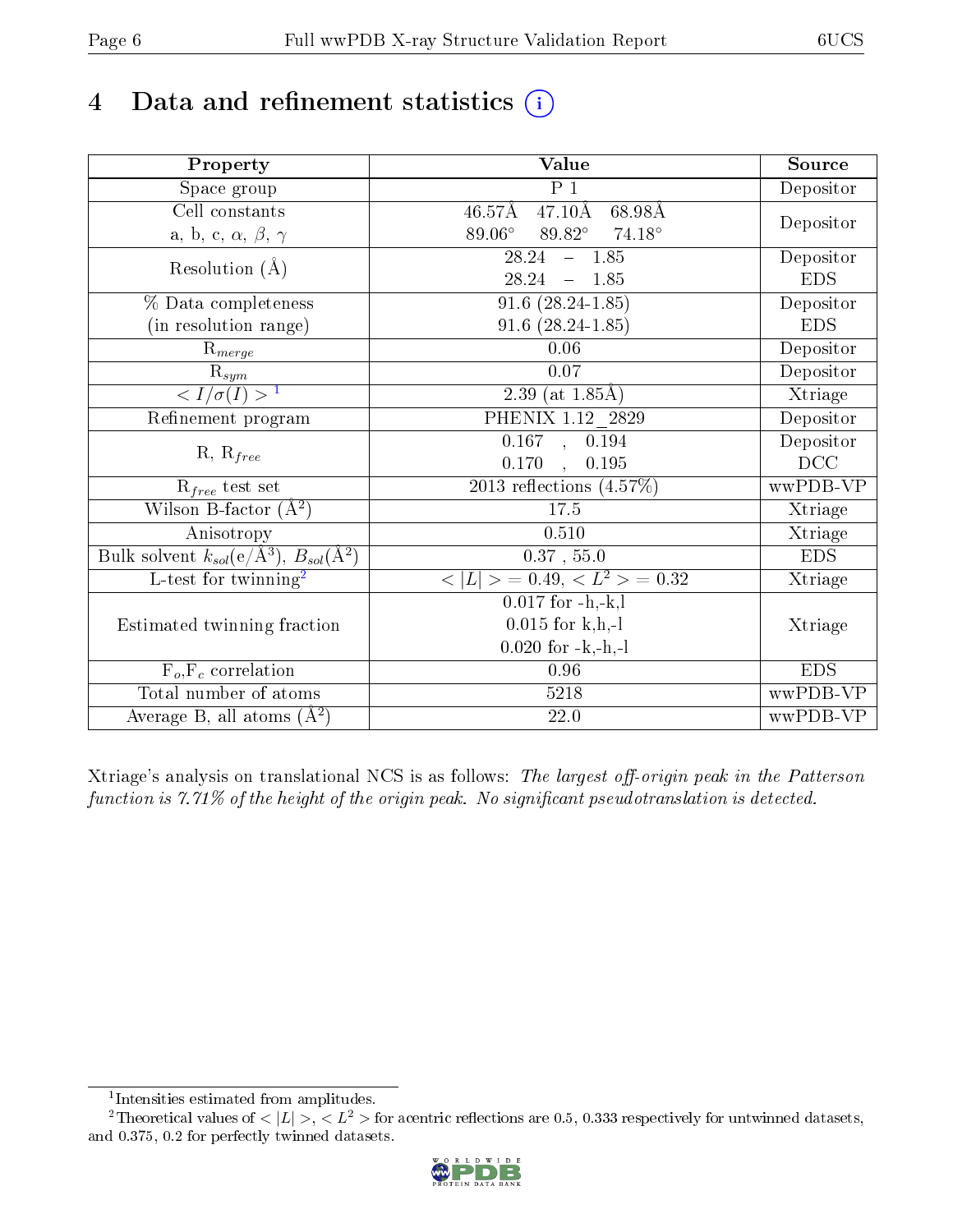# 5 Model quality  $(i)$

### 5.1 Standard geometry (i)

Bond lengths and bond angles in the following residue types are not validated in this section: Q41

The Z score for a bond length (or angle) is the number of standard deviations the observed value is removed from the expected value. A bond length (or angle) with  $|Z| > 5$  is considered an outlier worth inspection. RMSZ is the root-mean-square of all Z scores of the bond lengths (or angles).

| Mol | Chain |             | Bond lengths | Bond angles |             |  |
|-----|-------|-------------|--------------|-------------|-------------|--|
|     |       | <b>RMSZ</b> | $\# Z  > 5$  | RMSZ        | $\ Z\  > 5$ |  |
|     |       | 0.33        | 0/2409       | 0.56        | 0/3278      |  |
|     | R     | 0.39        | 0/2374       | 0.57        | 0/3225      |  |
| All | Αll   | 0.36        | 4783         | 0.56        | 0/6503      |  |

There are no bond length outliers.

There are no bond angle outliers.

There are no chirality outliers.

There are no planarity outliers.

### $5.2$  Too-close contacts  $(i)$

In the following table, the Non-H and H(model) columns list the number of non-hydrogen atoms and hydrogen atoms in the chain respectively. The H(added) column lists the number of hydrogen atoms added and optimized by MolProbity. The Clashes column lists the number of clashes within the asymmetric unit, whereas Symm-Clashes lists symmetry related clashes.

|   |      | Mol   Chain   Non-H   $H (model)$   $H (added)$ |      |    | $Class \mid Symm$ -Clashes |
|---|------|-------------------------------------------------|------|----|----------------------------|
|   | 2353 |                                                 | 2248 |    |                            |
|   | 2320 |                                                 | 2237 | 19 |                            |
|   | 38   |                                                 |      |    |                            |
|   | 38   |                                                 |      |    |                            |
|   | 248  |                                                 |      |    |                            |
| ົ | 221  |                                                 |      |    |                            |
|   | 5218 |                                                 | 4485 | 33 |                            |

The all-atom clashscore is defined as the number of clashes found per 1000 atoms (including hydrogen atoms). The all-atom clashscore for this structure is 4.

All (33) close contacts within the same asymmetric unit are listed below, sorted by their clash

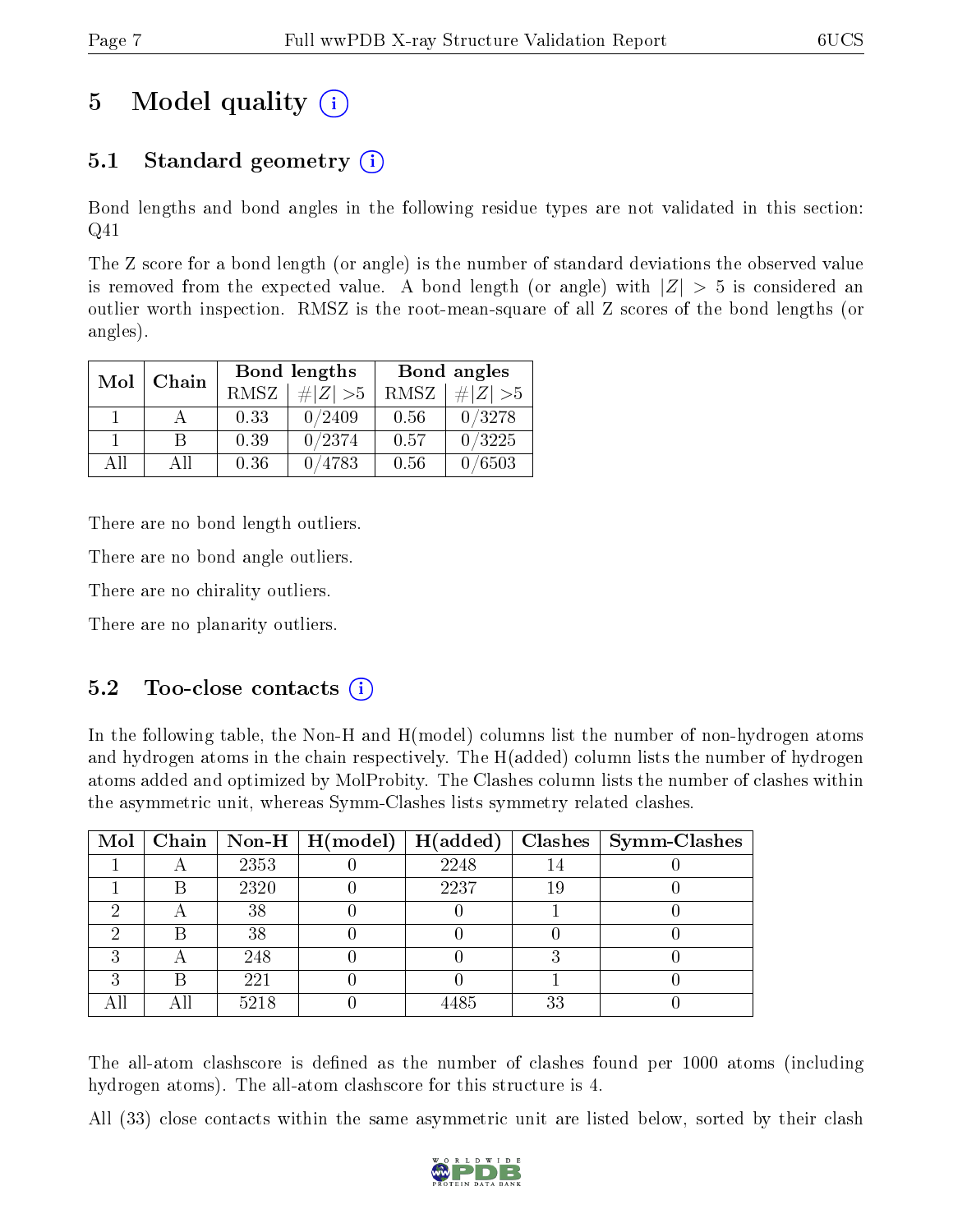magnitude.

| Atom-1               | Atom-2              | Interatomic    | Clash         |
|----------------------|---------------------|----------------|---------------|
|                      |                     | distance $(A)$ | overlap $(A)$ |
| 1:B:242:ASP:HB2      | 1:B:249:LEU:HD11    | 1.81           | 0.62          |
| 1: A: 123: LYS: NZ   | 3: A:505: HOH:O     | 2.33           | 0.60          |
| 1:B:41:LEU:HB2       | 1:B:327:ILE:HB      | 1.86           | 0.57          |
| 1:B:283:VAL:HB       | 1:B:297:LEU:HB2     | 1.88           | 0.55          |
| 1:B:225:ASN:ND2      | 3:B:504:HOH:O       | 2.38           | 0.54          |
| 1: A:283:VAL:HB      | 1: A:297:LEU:HB2    | 1.92           | 0.52          |
| 1:A:181:ARG:HD2      | 1:A:224:PRO:O       | 2.09           | 0.52          |
| 1: A: 305: ILE: HD13 | 1: A:321: LEU: HD21 | 1.91           | 0.52          |
| 1:A:38:LYS:HG3       | 1: A: 331: LYS: HG3 | 1.93           | 0.51          |
| 1: B: 239: LYS: HD3  | 1: B:248: CYS:SG    | 2.53           | 0.47          |
| 1:B:104:SER:O        | 1: B: 111: LEU: HA  | 2.15           | 0.47          |
| 1: B: 38: LYS: HG3   | 1:B:331:LYS:HG3     | 1.97           | 0.47          |
| 1: A:63: SER:HB3     | 1: A:93: VAL: HG13  | 1.98           | 0.46          |
| 1:A:214:ASN:HA       | 3: A:511:HOH:O      | 2.16           | 0.45          |
| 1:B:284:TYR:CE2      | 1: B:296: LYS: HE2  | 2.51           | 0.45          |
| 1:B:41:LEU:HD21      | 1:B:77:GLY:HA3      | 1.99           | 0.45          |
| 1: A:310: HIS: CG    | 1:A:311:PRO:HD2     | 2.52           | 0.45          |
| 1:A:218:SER:HB2      | 1: A:261:CYS:HA     | 1.99           | 0.44          |
| 1:A:242:ASP:HB2      | 1: A:249:LEU:HD11   | 1.99           | 0.44          |
| 1:B:191:TYR:HA       | 1:B:216:PRO:HB3     | 2.00           | 0.44          |
| 1:B:224:PRO:HG2      | 1: B:268: VAL:HGI1  | 1.99           | 0.44          |
| 1:B:229:ILE:HD12     | 1:B:243:TYR:HB2     | 2.00           | 0.44          |
| 1: A:239: LYS:HG3    | 3:A:655:HOH:O       | 2.17           | 0.43          |
| 1:B:303:VAL:HB       | 1:B:321:LEU:HD12    | 1.99           | 0.43          |
| 1: B:310:HIS:CG      | 1:B:311:PRO:HD2     | 2.54           | 0.42          |
| 1:B:102:LEU:HD12     | 1:B:116:VAL:HG22    | 2.01           | 0.42          |
| 1:B:215:PRO:HG2      | 1:B:233:THR:HB      | 2.02           | 0.42          |
| 1:A:229:ILE:HA       | 1: A:229: ILE: HD13 | 1.94           | 0.42          |
| 1:B:207:LYS:HE3      | 1:B:207:LYS:HB2     | 1.86           | 0.41          |
| 1:B:218:SER:HB2      | 1:B:261:CYS:HA      | 2.01           | 0.41          |
| 1: A:104: SER:O      | 1:A:111:LEU:HA      | 2.20           | 0.41          |
| 1:A:305:ILE:HD11     | 2:A:401:Q41:C11     | 2.51           | 0.41          |
| 1:B:69:ILE:HD11      | 1:B:104:SER:HB3     | 2.03           | 0.41          |

There are no symmetry-related clashes.

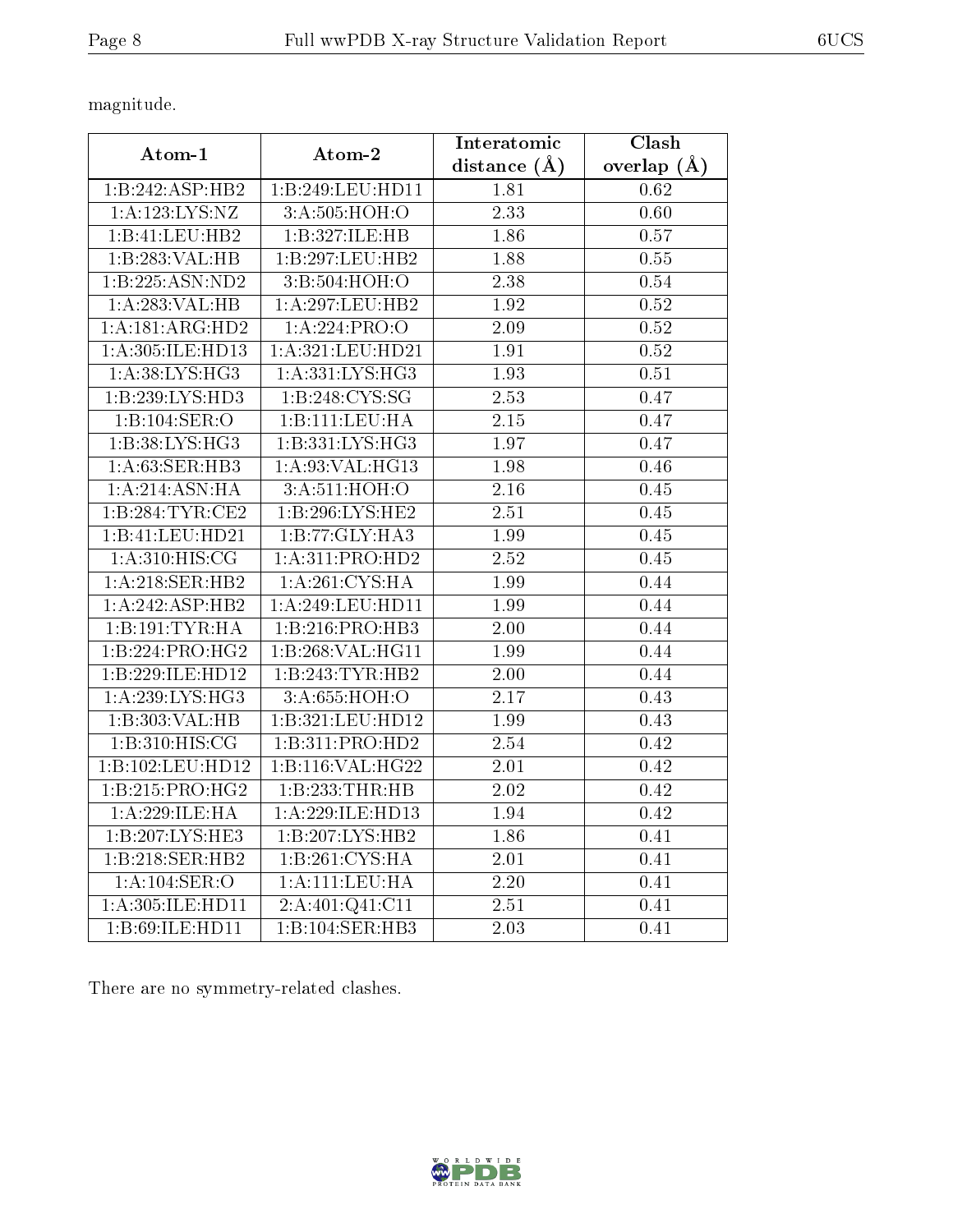### 5.3 Torsion angles (i)

#### 5.3.1 Protein backbone  $(i)$

In the following table, the Percentiles column shows the percent Ramachandran outliers of the chain as a percentile score with respect to all X-ray entries followed by that with respect to entries of similar resolution.

The Analysed column shows the number of residues for which the backbone conformation was analysed, and the total number of residues.

| Mol | Chain | Analysed                      | Favoured     | Allowed   | Outliers |            | Percentiles |  |
|-----|-------|-------------------------------|--------------|-----------|----------|------------|-------------|--|
|     |       | $307/313(98\%)$               | $294(96\%)$  | $13(4\%)$ |          | 100 100    |             |  |
|     | В     | $300/313(96\%)$               | $-285(95\%)$ | 15(5%)    |          | '100       | 100         |  |
| All | Аll   | $607/626$ (97\%)   579 (95\%) |              | $28(5\%)$ |          | $100 \mid$ | 100         |  |

There are no Ramachandran outliers to report.

#### 5.3.2 Protein sidechains  $(i)$

In the following table, the Percentiles column shows the percent sidechain outliers of the chain as a percentile score with respect to all X-ray entries followed by that with respect to entries of similar resolution.

The Analysed column shows the number of residues for which the sidechain conformation was analysed, and the total number of residues.

| Mol | Chain | Analysed        | Rotameric   Outliers |          | Percentiles                  |  |  |
|-----|-------|-----------------|----------------------|----------|------------------------------|--|--|
|     |       | $253/274(92\%)$ | $253(100\%)$         |          | $\mid$ 100 $\mid$ 100 $\mid$ |  |  |
|     |       | $253/274(92\%)$ | $250(99\%)$          | $3(1\%)$ | 62                           |  |  |
| All | All   | $506/548(92\%)$ | $503(99\%)$          | $3(1\%)$ | 83<br> 86                    |  |  |

All (3) residues with a non-rotameric sidechain are listed below:

| Mol | Chain | Res | Type |
|-----|-------|-----|------|
|     |       | 26  | 58.B |
|     |       | 221 | LY   |
|     |       | 243 |      |

Some sidechains can be flipped to improve hydrogen bonding and reduce clashes. There are no such sidechains identified.

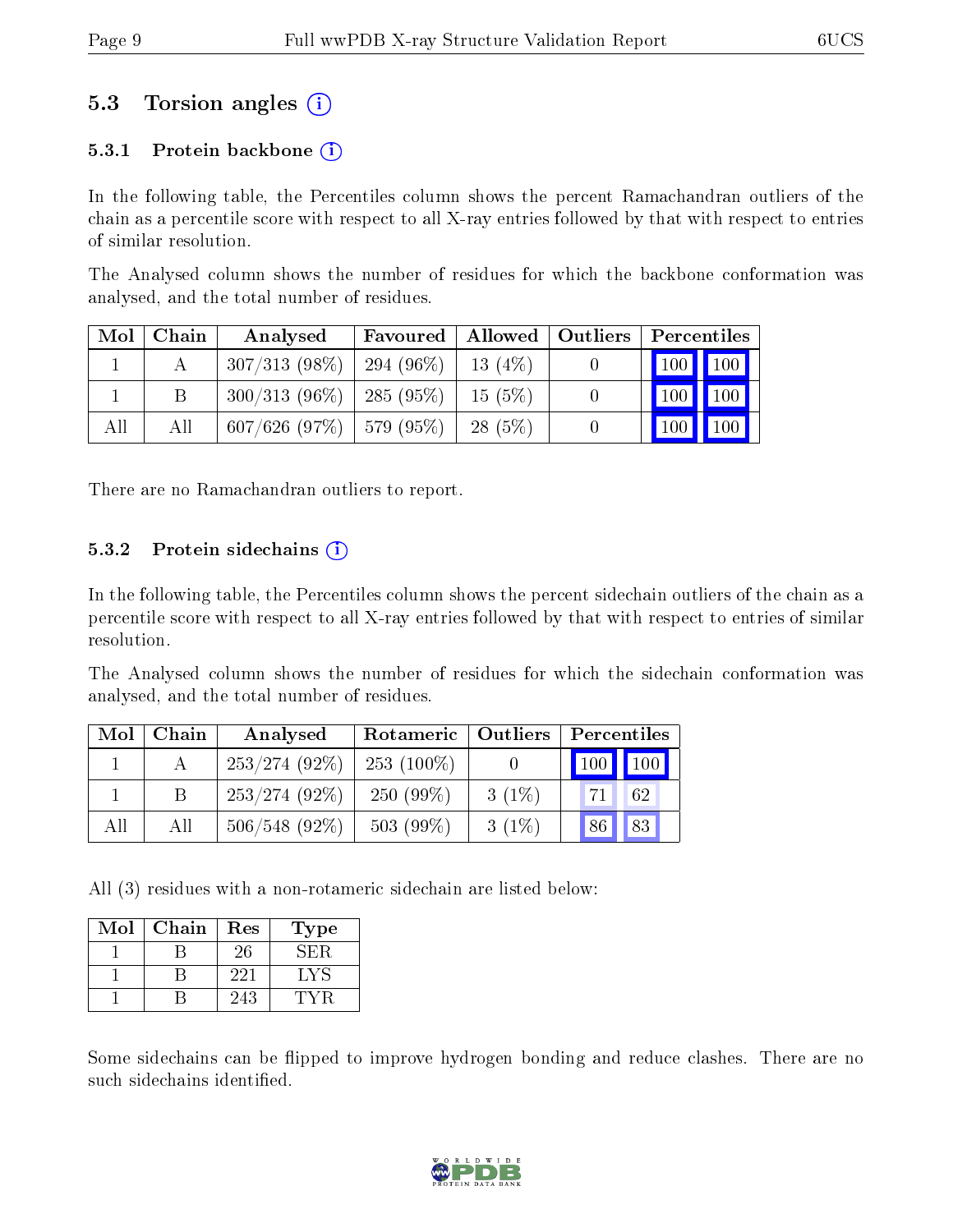#### $5.3.3$  RNA  $(i)$

There are no RNA molecules in this entry.

#### 5.4 Non-standard residues in protein, DNA, RNA chains (i)

There are no non-standard protein/DNA/RNA residues in this entry.

#### 5.5 Carbohydrates (i)

There are no carbohydrates in this entry.

#### 5.6 Ligand geometry  $(i)$

2 ligands are modelled in this entry.

In the following table, the Counts columns list the number of bonds (or angles) for which Mogul statistics could be retrieved, the number of bonds (or angles) that are observed in the model and the number of bonds (or angles) that are defined in the Chemical Component Dictionary. The Link column lists molecule types, if any, to which the group is linked. The Z score for a bond length (or angle) is the number of standard deviations the observed value is removed from the expected value. A bond length (or angle) with  $|Z| > 2$  is considered an outlier worth inspection. RMSZ is the root-mean-square of all Z scores of the bond lengths (or angles).

| Mol | Type              |  |     | Link   |          | Bond lengths |        |          | Bond angles |             |
|-----|-------------------|--|-----|--------|----------|--------------|--------|----------|-------------|-------------|
|     | $ $ Chain $ $ Res |  |     | Counts | RMSZ     | # Z          | Counts | RMSZ     | $\# Z  > 2$ |             |
|     | Q41               |  | 401 |        | 39,42,42 | 1.44         | 3(7%)  | 54,61,61 | 2.03        | 8(14%)      |
|     | Q41               |  | 401 |        | 39,42,42 | 1.43         | 3(7%)  | 54,61,61 | 2.09        | $ 9(16\%) $ |

In the following table, the Chirals column lists the number of chiral outliers, the number of chiral centers analysed, the number of these observed in the model and the number defined in the Chemical Component Dictionary. Similar counts are reported in the Torsion and Rings columns. '-' means no outliers of that kind were identified.

| Mol |          |     |                          | $\top$ Type   Chain   Res   Link   Chirals | <b>Torsions</b>          | Rings |
|-----|----------|-----|--------------------------|--------------------------------------------|--------------------------|-------|
|     |          | 401 | $\sim$                   | $\sim$                                     | $3/16/42/42$   0/5/5/5   |       |
|     | $Q_{41}$ | 401 | $\overline{\phantom{a}}$ | $\sim$                                     | $1/16/42/42$   $0/5/5/5$ |       |

All (6) bond length outliers are listed below:

|  |  |                               | $\mid$ Mol $\mid$ Chain $\mid$ Res $\mid$ Type $\mid$ Atoms $\mid$ Z $\mid$ Observed(A) $\mid$ Ideal(A) |  |
|--|--|-------------------------------|---------------------------------------------------------------------------------------------------------|--|
|  |  | $401$   Q41   C14-C15   -7.03 | 1.34                                                                                                    |  |

Continued on next page...

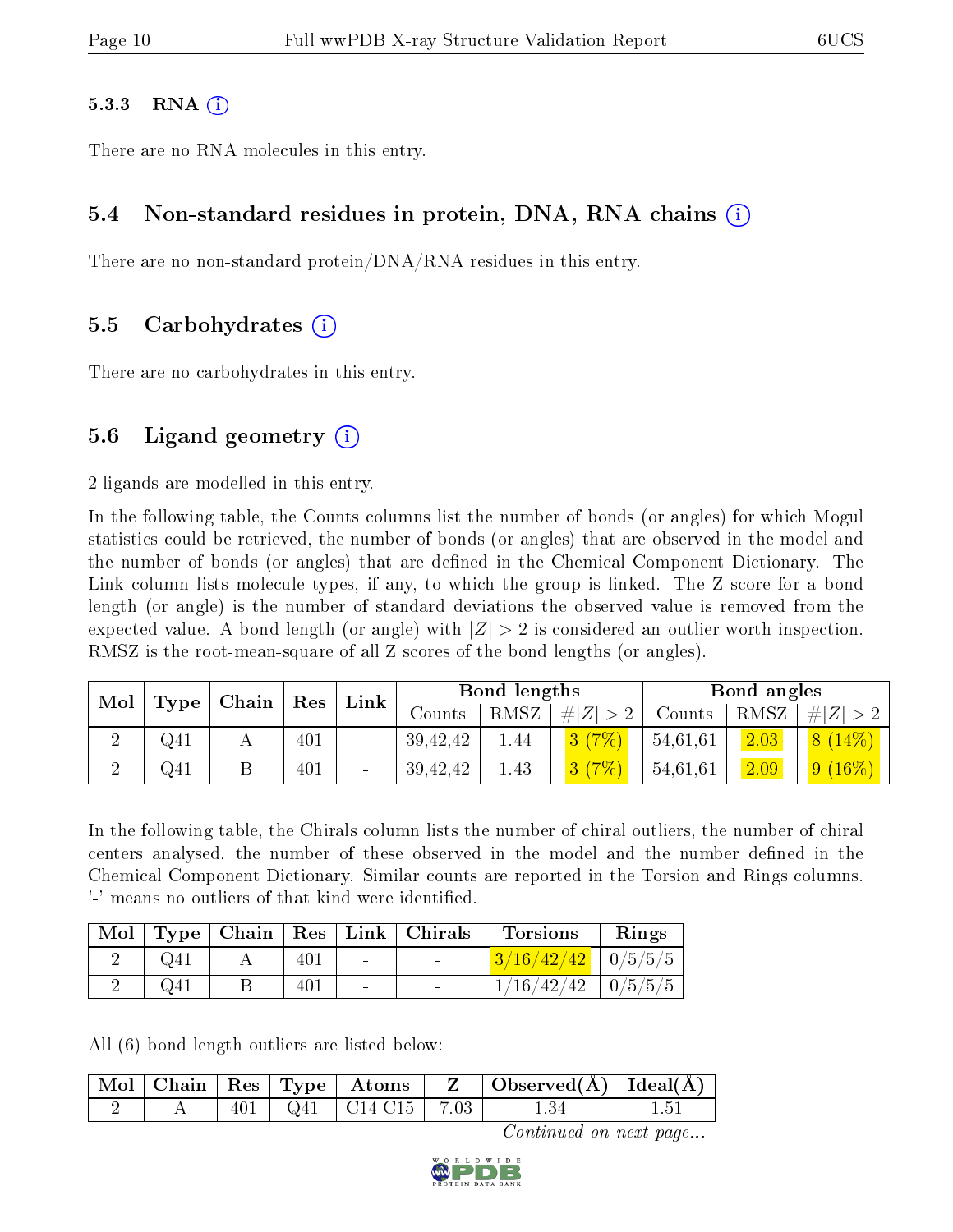| Mol | Chain | Res | Type            | Atoms     |         | Observed $(A)$ | Ideal(A) |
|-----|-------|-----|-----------------|-----------|---------|----------------|----------|
|     |       | 401 | Q <sub>41</sub> | $C14-C15$ | $-6.94$ | $1.34\,$       | 1.51     |
|     |       | 401 | Q <sub>41</sub> | $C13-N04$ | $-2.38$ | 1.24           | 1.36     |
|     |       | 401 | $Q_{41}$        | $C13-N04$ | $-2.32$ | 1.25           | 1.36     |
|     |       | 401 | $Q_{41}$        | $C15-N02$ | $-2.13$ | 1.40           | 1.46     |
|     |       | 401 | Q41             | $C15-N02$ | $-2.07$ | 1.41           | 1.46     |

Continued from previous page...

All (17) bond angle outliers are listed below:

| Mol            | Chain    | Res | <b>Type</b>     | Atoms         | Z       | Observed $(°)$ | $Ideal(^o)$ |
|----------------|----------|-----|-----------------|---------------|---------|----------------|-------------|
| $\overline{2}$ | B        | 401 | Q <sub>41</sub> | C10-N03-C14   | 8.32    | 125.93         | 113.25      |
| $\overline{2}$ | А        | 401 | Q <sub>41</sub> | C10-N03-C14   | 8.20    | 125.76         | 113.25      |
| $\overline{2}$ | А        | 401 | Q <sub>41</sub> | C10-N03-C13   | 7.43    | 124.88         | 113.14      |
| $\overline{2}$ | B        | 401 | Q <sub>41</sub> | C10-N03-C13   | 7.41    | 124.85         | 113.14      |
| $\overline{2}$ | B        | 401 | Q <sub>41</sub> | C09-C10-N03   | $-4.53$ | 105.34         | 112.75      |
| $\overline{2}$ | B        | 401 | Q <sub>41</sub> | $C15-N02-C13$ | 4.39    | 109.95         | 106.36      |
| $\overline{2}$ | A        | 401 | Q <sub>41</sub> | $C15-N02-C13$ | 4.35    | 109.92         | 106.36      |
| $\overline{2}$ | А        | 401 | Q <sub>41</sub> | C09-C10-N03   | $-4.29$ | 105.72         | 112.75      |
| $\overline{2}$ | B        | 401 | Q <sub>41</sub> | C12-N02-C15   | 4.15    | 125.70         | 112.70      |
| $\overline{2}$ | $\bf{A}$ | 401 | Q <sub>41</sub> | $C12-N02-C15$ | 4.09    | 125.50         | 112.70      |
| $\overline{2}$ | B        | 401 | Q <sub>41</sub> | $C25-O02-C24$ | 3.82    | 125.79         | 117.51      |
| $\overline{2}$ | B        | 401 | Q <sub>41</sub> | C30-O03-C29   | 3.49    | 125.09         | 117.51      |
| $\overline{2}$ | $\bf{A}$ | 401 | Q <sub>41</sub> | $C25-O02-C24$ | 3.39    | 124.86         | 117.51      |
| $\overline{2}$ | А        | 401 | Q <sub>41</sub> | $C30-O03-C29$ | 2.99    | 123.99         | 117.51      |
| $\overline{2}$ | A        | 401 | Q <sub>41</sub> | C12-N02-C13   | 2.70    | 124.53         | 115.40      |
| $\overline{2}$ | B        | 401 | Q <sub>41</sub> | C12-N02-C13   | 2.64    | 124.33         | 115.40      |
| $\overline{2}$ | B        | 401 | $Q_{41}$        | $CO1-N01-C06$ | 2.02    | 119.93         | 116.16      |

There are no chirality outliers.

All (4) torsion outliers are listed below:

| Mol     | Chain | Res | Type     | Atoms             |
|---------|-------|-----|----------|-------------------|
| $\cdot$ |       | 401 | Q41      | C09-C10-N03-C13   |
| 2       | R     | 401 | $Q_{41}$ | $C09-C10-N03-C13$ |
| 2       |       | 401 | Q41      | $C23-C24-O02-C25$ |
|         |       | 401 | Q41      | $C26-C24-O02-C25$ |

There are no ring outliers.

1 monomer is involved in 1 short contact:

|  |     | Mol   Chain   Res   Type   Clashes   Symm-Clashes |
|--|-----|---------------------------------------------------|
|  | Q41 |                                                   |

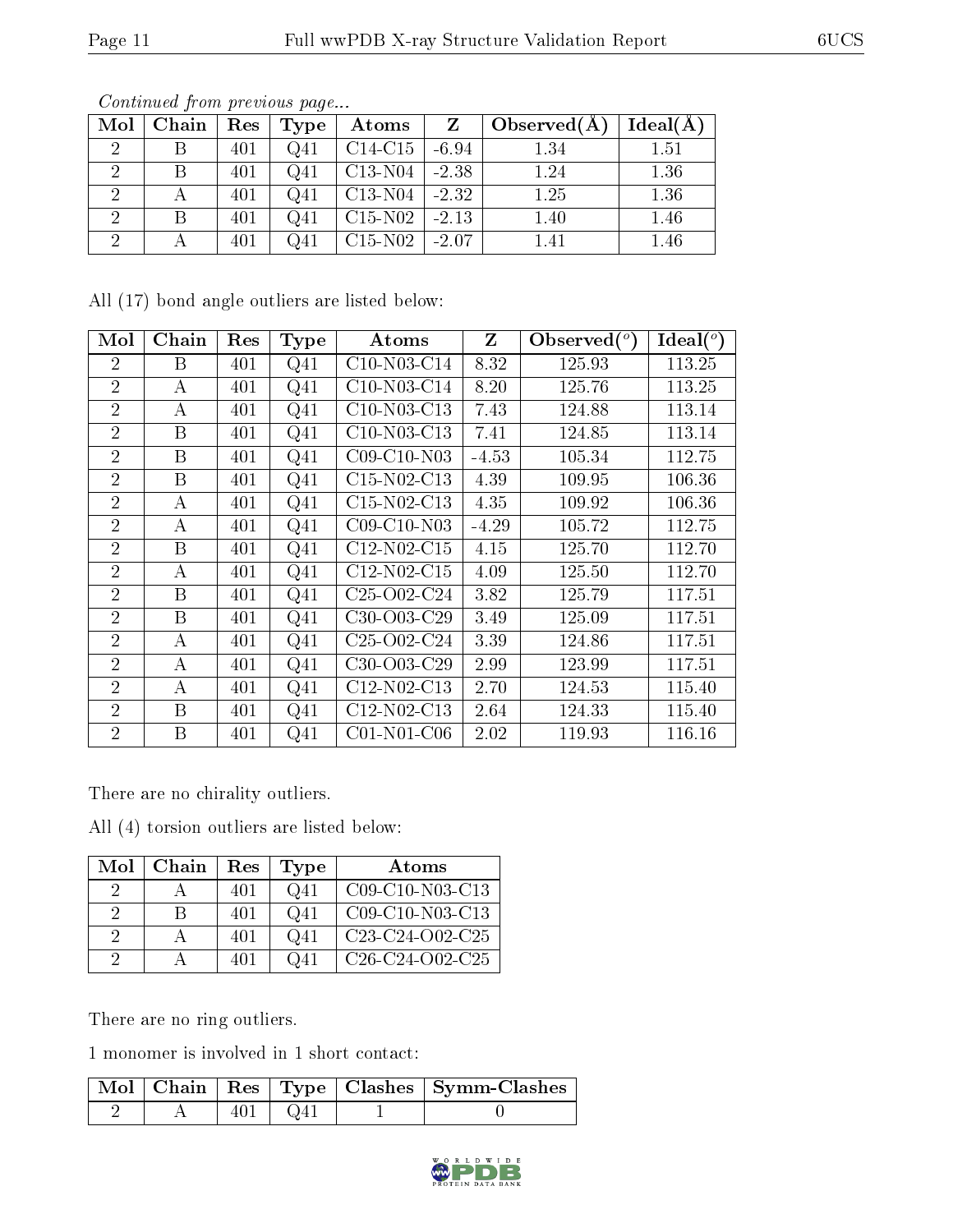The following is a two-dimensional graphical depiction of Mogul quality analysis of bond lengths, bond angles, torsion angles, and ring geometry for all instances of the Ligand of Interest. In addition, ligands with molecular weight > 250 and outliers as shown on the validation Tables will also be included. For torsion angles, if less then 5% of the Mogul distribution of torsion angles is within 10 degrees of the torsion angle in question, then that torsion angle is considered an outlier. Any bond that is central to one or more torsion angles identified as an outlier by Mogul will be highlighted in the graph. For rings, the root-mean-square deviation (RMSD) between the ring in question and similar rings identified by Mogul is calculated over all ring torsion angles. If the average RMSD is greater than 60 degrees and the minimal RMSD between the ring in question and any Mogul-identified rings is also greater than 60 degrees, then that ring is considered an outlier. The outliers are highlighted in purple. The color gray indicates Mogul did not find sufficient equivalents in the CSD to analyse the geometry.



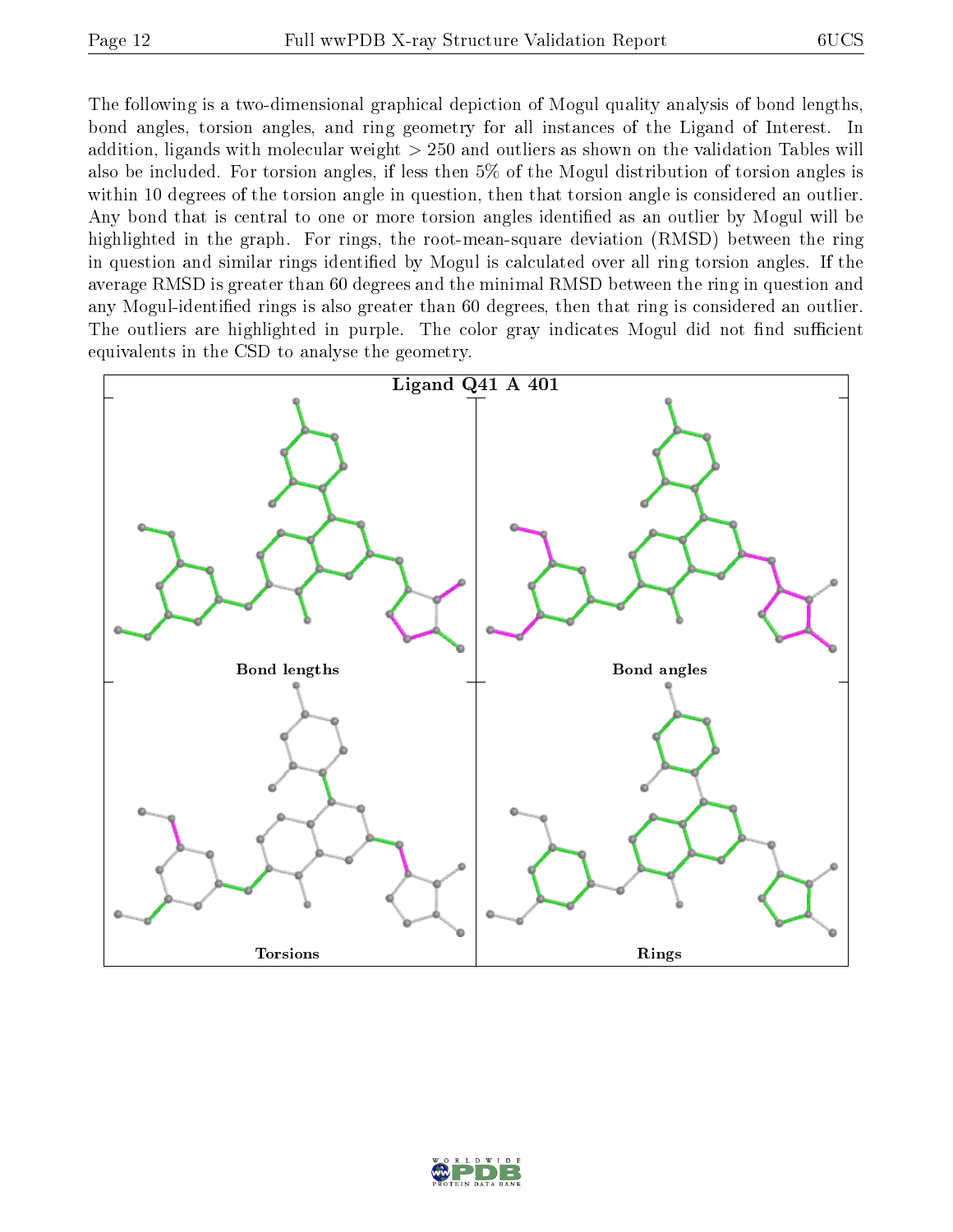

## 5.7 [O](https://www.wwpdb.org/validation/2017/XrayValidationReportHelp#nonstandard_residues_and_ligands)ther polymers (i)

There are no such residues in this entry.

## 5.8 Polymer linkage issues (i)

There are no chain breaks in this entry.

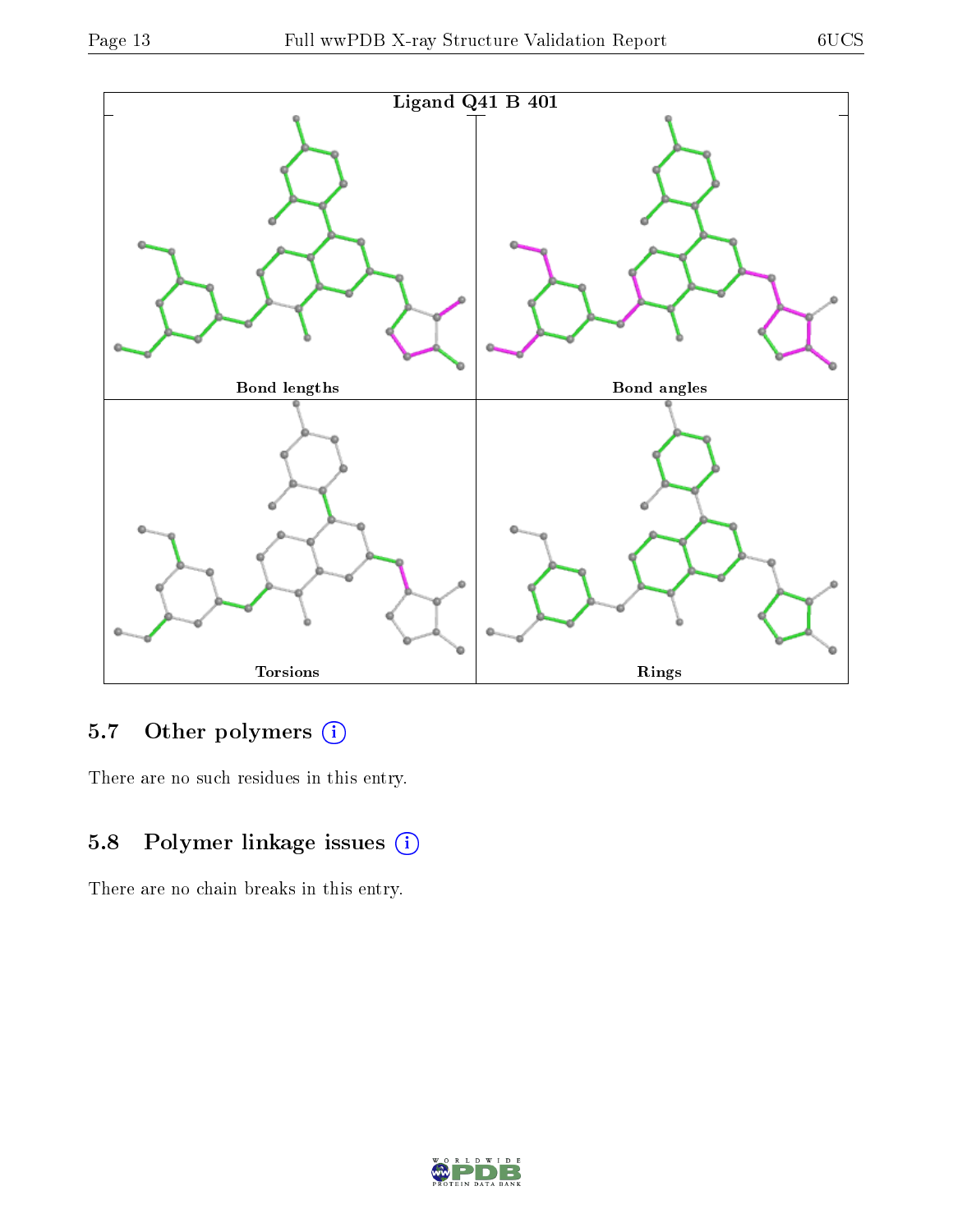## 6 Fit of model and data  $(i)$

## 6.1 Protein, DNA and RNA chains  $(i)$

In the following table, the column labelled  $#RSRZ> 2'$  contains the number (and percentage) of RSRZ outliers, followed by percent RSRZ outliers for the chain as percentile scores relative to all X-ray entries and entries of similar resolution. The OWAB column contains the minimum, median,  $95<sup>th</sup>$  percentile and maximum values of the occupancy-weighted average B-factor per residue. The column labelled ' $Q< 0.9$ ' lists the number of (and percentage) of residues with an average occupancy less than 0.9.

| $\bf{Mol}$ | Chain | Analysed        | $<$ RSRZ $>$ | $\rm \#RSRZ{>}2$    | $\mid$ OWAB( $\rm \AA^2) \mid$ | $\mid \text{Q} {<} 0.9 \mid$ |
|------------|-------|-----------------|--------------|---------------------|--------------------------------|------------------------------|
|            |       | $309/313(98\%)$ | $-0.44$      | $5(1\%)$ 72<br> 72  | 12, 19, 35, 54                 |                              |
|            |       | 305/313(97%)    | $-0.34$      | $7(2\%)$ 60<br>59   | 13, 20, 34, 52                 |                              |
| All        | All   | $614/626(98\%)$ | $-0.39$      | $12(1\%)$ 65<br> 64 | 12, 20, 36, 54                 |                              |

All (12) RSRZ outliers are listed below:

| Mol | Chain | $\operatorname{Res}% \left( \mathcal{N}\right) \equiv\operatorname{Res}(\mathcal{N}_{0},\mathcal{N}_{0})$ | Type       | <b>RSRZ</b> |
|-----|-------|-----------------------------------------------------------------------------------------------------------|------------|-------------|
| 1   | А     | 23                                                                                                        | ALA        | 5.8         |
| 1   | В     | 31                                                                                                        | VAL        | 5.2         |
| 1   | В     | 24                                                                                                        | $\rm THR$  | 3.3         |
| 1   | В     | 214                                                                                                       | <b>ASN</b> | 2.9         |
| 1   | В     | 26                                                                                                        | SER.       | 2.7         |
| 1   | В     | 244                                                                                                       | SER        | 2.7         |
| 1   | В     | 243                                                                                                       | TYR.       | 2.4         |
| 1   | В     | 209                                                                                                       | LEU        | 2.4         |
| 1   | A     | 210                                                                                                       | ILE        | 2.4         |
| 1   | А     | 24                                                                                                        | $\rm THR$  | 2.2         |
| 1   | А     | 28                                                                                                        | PRO        | 2.2         |
| 1   |       | 214                                                                                                       | ASN        | 2.1         |

### 6.2 Non-standard residues in protein, DNA, RNA chains (i)

There are no non-standard protein/DNA/RNA residues in this entry.

### 6.3 Carbohydrates  $(i)$

There are no carbohydrates in this entry.

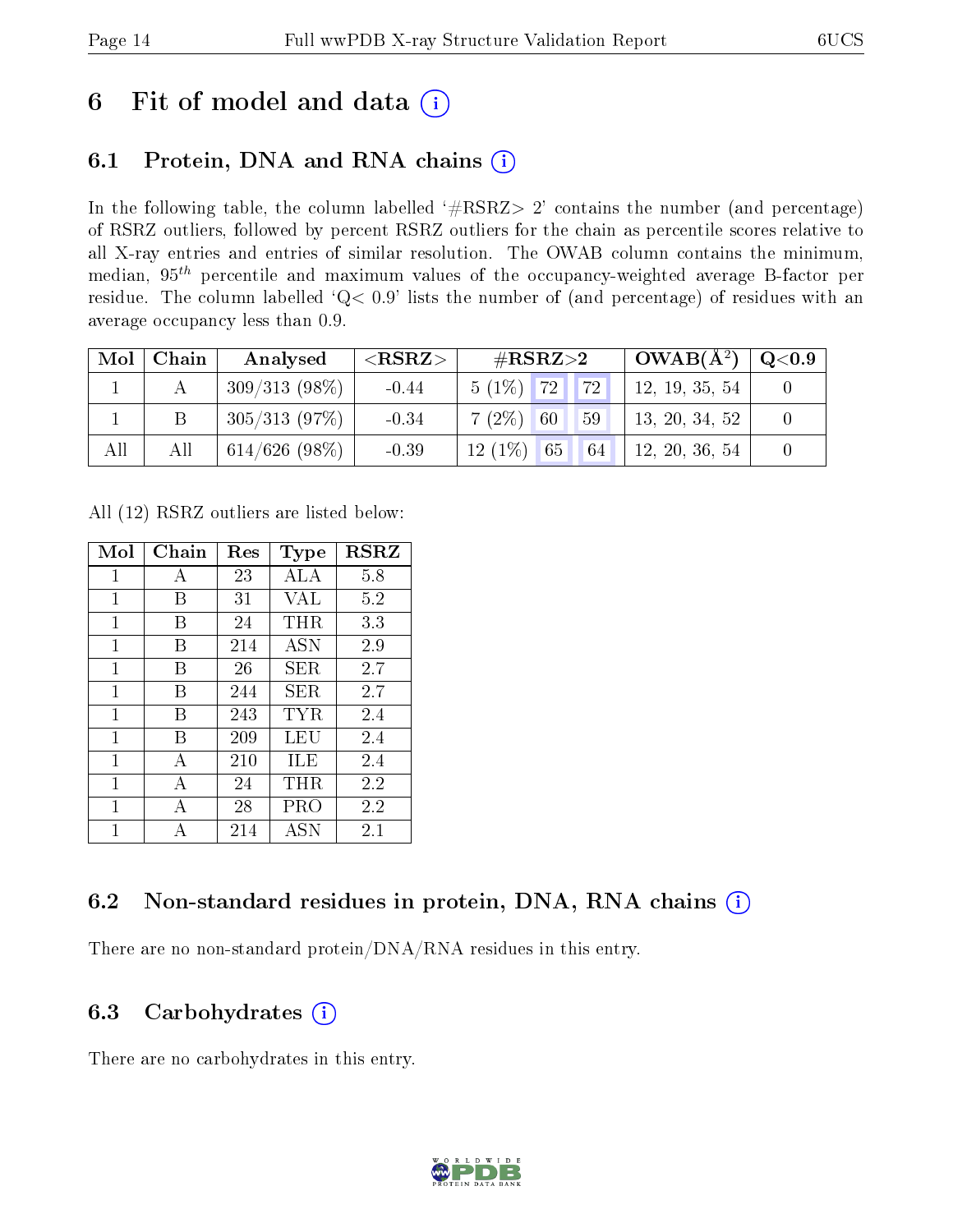### 6.4 Ligands  $(i)$

In the following table, the Atoms column lists the number of modelled atoms in the group and the number defined in the chemical component dictionary. The B-factors column lists the minimum, median,  $95<sup>th</sup>$  percentile and maximum values of B factors of atoms in the group. The column labelled  $Q < 0.9$ ' lists the number of atoms with occupancy less than 0.9.

| Mol |          |     | $\top$ Type   Chain   Res   Atoms |      | $\mid$ RSCC $\mid$ RSR $\mid$ B-factors $\overline{(A^2)}$ | $\mid \text{Q} {<} 0.9$ |
|-----|----------|-----|-----------------------------------|------|------------------------------------------------------------|-------------------------|
|     | $Q_{41}$ | 401 | 38/38                             | 0.91 | 12.16.31.39                                                |                         |
|     | Q41      | 401 | 38/38                             | 0.93 | 11.15.28.32                                                |                         |

The following is a graphical depiction of the model fit to experimental electron density of all instances of the Ligand of Interest. In addition, ligands with molecular weight  $> 250$  and outliers as shown on the geometry validation Tables will also be included. Each fit is shown from different orientation to approximate a three-dimensional view.